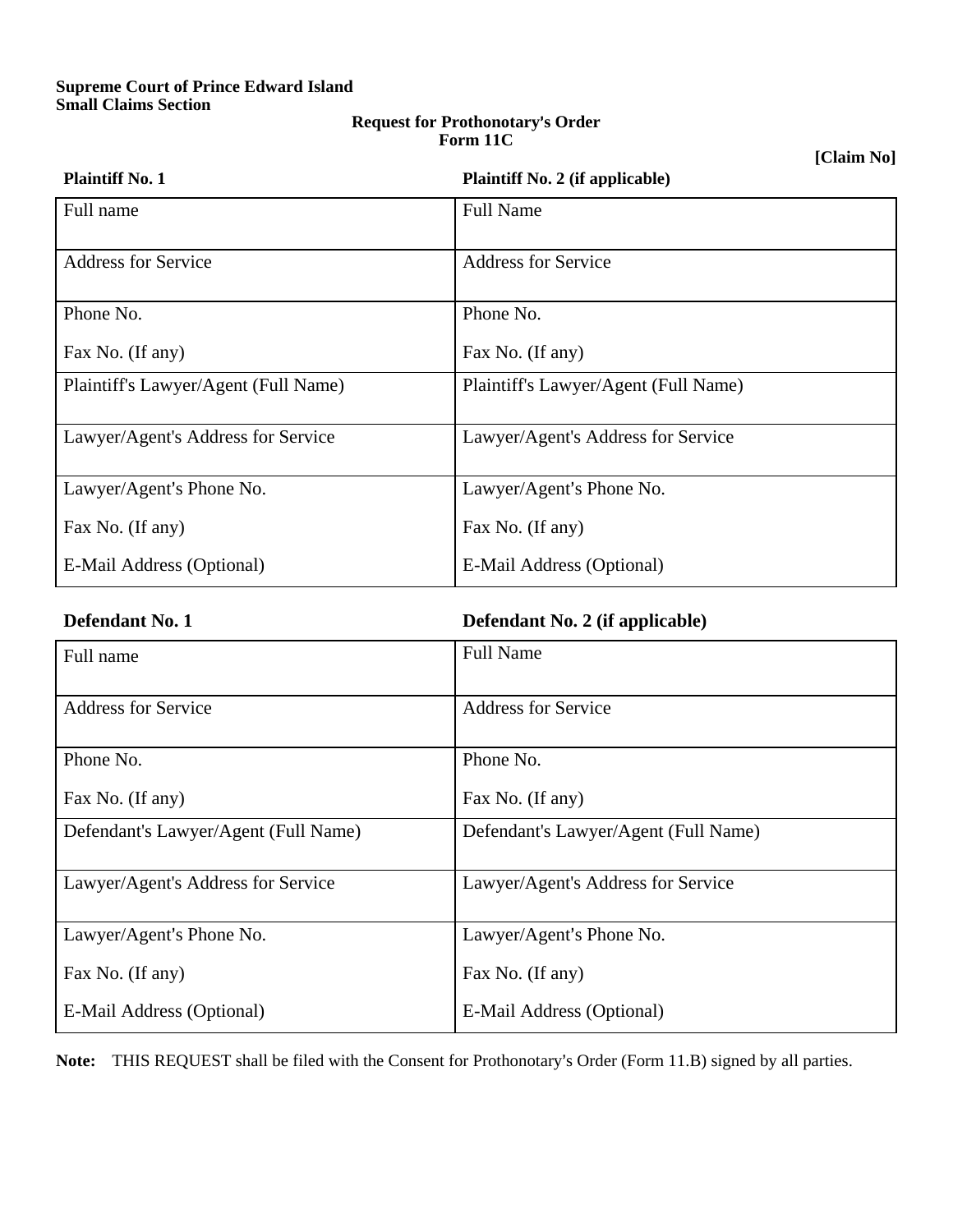| requesting that the Prothonotary make the following order(s) on the consent of all parties:              |                                                                                                     |
|----------------------------------------------------------------------------------------------------------|-----------------------------------------------------------------------------------------------------|
|                                                                                                          |                                                                                                     |
|                                                                                                          |                                                                                                     |
|                                                                                                          |                                                                                                     |
|                                                                                                          |                                                                                                     |
| Plaintiff's Claim                                                                                        | Defendant's Claim                                                                                   |
| Defendant<br>as a                                                                                        | Plaintiff                                                                                           |
|                                                                                                          |                                                                                                     |
| Plaintiff's Claim                                                                                        | ____Defendant's Claim                                                                               |
|                                                                                                          |                                                                                                     |
|                                                                                                          |                                                                                                     |
| Plaintiff's Claim                                                                                        | (Name of Party) to the<br>Defendant's Claim<br>$\frac{1}{2}$                                        |
|                                                                                                          |                                                                                                     |
| set aside the noting in default of $\frac{\text{(Name of Defendant(s))}}{\text{(Name of Defendant(s))}}$ |                                                                                                     |
|                                                                                                          | set aside the following step taken to enforce the default judgment that has not yet been completed: |
|                                                                                                          |                                                                                                     |
| (Specify)<br>restore to the list the following matter that was dismissed under Rule 11.01(1) __          | (Specify)                                                                                           |
| note that payment has been made in full satisfaction of an order or terms of settlement.                 |                                                                                                     |
|                                                                                                          | Defendant's Claim                                                                                   |
| Plaintiff's Claim<br>dismiss the                                                                         |                                                                                                     |
|                                                                                                          | (Name of Party(ies))                                                                                |